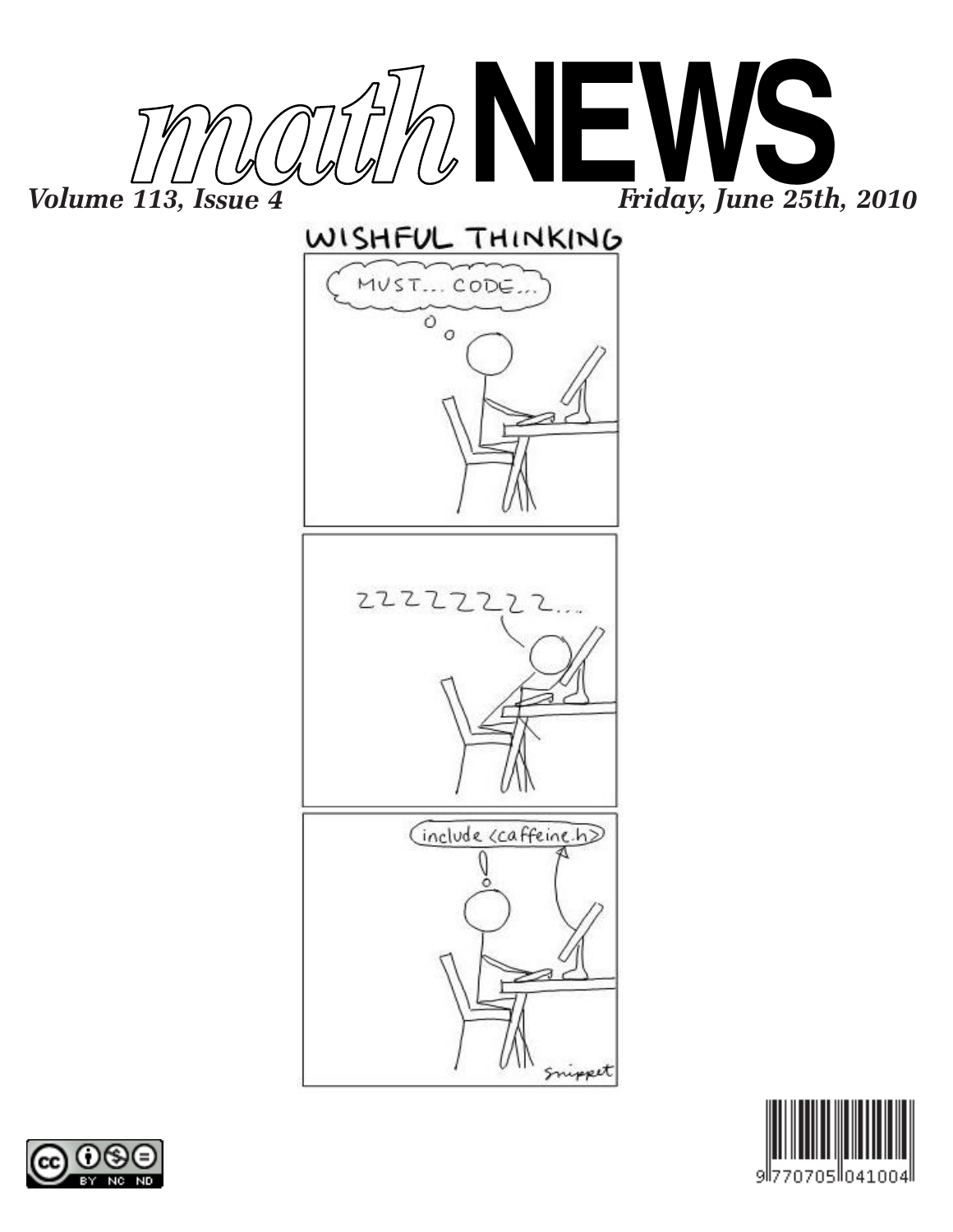## look**AHEAD**

| <i>math</i> NEWS       |                                        |
|------------------------|----------------------------------------|
| June 25                | Issue 4 is out today!                  |
| July 5                 | Production Night #5                    |
|                        | Meet in MC 3038 at 6:30 PM             |
| July 9                 | Issue 5 shocks the CUMC                |
| <b>MathSoc</b>         |                                        |
| June 25-26             | WiM and MathSoc                        |
|                        | Wasaga Beach and Camping Trip          |
| July 1                 | Canada Day with MathSoc                |
| July 9                 | End of FIFA in the Comnfy Lounge       |
| July 23                | Instructor of the Year Nominations End |
| <b>CECS</b>            |                                        |
| July $1-2$             | University Closed (Canada Day weekend) |
| Ongoing                | Interview and Ranking process          |
| <b>Faculty of Math</b> |                                        |
| June 21-27             | Pre-enrolment for WInter 2011          |
| June 26-August 2       | Withdraw/Failure period                |
| July 26                | Open Enrolment for Fall 2010           |
| July 28                | Lectures End                           |
| <b>Miscellaneous</b>   |                                        |
| July 6-10              | Canadian Undergraduate                 |
|                        | Mathematics Conference                 |

## VPAS SEZ

#### Hi readers!

A few message from your VPAS here. First, we are still recruiting volunteers for Canada Day (Thursday, July 1st) and Student Life 101 that will be happening on Saturday, July 24th. If you are interested, please don't hesitate to email me at vpas@mathsoc.uwaterloo.ca

Second, come out to watch WORLD CUP in the comfy during weekdays when there's a game to take time from stress. There will be concessions available for sale sometimes like popcorn and cotton candy.

Overall, make sure you drop by the 3rd floor of MC and check out our "What's New @ Mathsoc" board right across from the C&D or as some of you may know it as the right angle cafe to get the latest updates on what will be going on during the week.

Cheers!

Joycelin I. Karel Vice President of Activities and Services Mathematics Society vpas@mathsoc.uwaterloo.ca

### How to tell if an assignment or exam is good

There is a very simple way to evaluate an exam (or assignment) for quality. Get an expert in the subject to write the exam (without attending lectures or reviewing course notes). The closer their grade is to 100%, the better your exam is. In general, this thought experiment illustrates the problem I have with many university exams. It is too often the case that exams have questions which could only be answered by attending lectures. If that is the case, I would claim that no actual learning is taking place.

Thor

## mast**HEAD**

So this week mathNEWS is going through a few changes. InsidED is stepping down as editor, leaving myself, CorruptED and the new FuzzyED to grasp the reins. Where this horse is going, I'm not sure yet. Hopefully not to become a bad horse, like the thoroughbred of sin. FuzzyED will be the only editor in the Winter 2011 term due to psychostreaming and failure, thus he will have to get used to the shock of doing a ton of work. Too bad he's not here today to feel the pain. I'll be back on this stream in Spring 2012, but for two terms he'll be fairly alone. He may be eaten by a grue.

With this and other events that have been happening to mathNEWS lately, one could almost say that we're undergoing a "series of unfortunate events". This leads us to this week's mastHEAD question: "What is your favourite series?". The sum of the sequence of their answers is as follows: Unnatural Futurist, "Arithmetically Geometric", InsideR, "A Series of Unfortunate Events — it's very relevant this week.", snippet, "A divergent one", perki, "One that converges when I want it to", CorruptED, "A series of increasingly unlikely and magical adventures", image, "Seriez Buzines".

Returning to an old tradition, we thank Graphics for consistently printing our rag for us, and hope to be printing far into the future, to infinite series and beyond!

GroovyED

The World Series, for the international contradictions.

## The End of an InsidERA

As the weight of academia has begun to crush this unsuspecting editor, I will be resigning my post effective today.

Thanks to everyone who made my 18 months at the helm of this newspaper enjoyable.

InsideR

### I want to say something too!

### The other editor got to!

Now that InsideED has retired, I'm the most senior editor this term. Isn't that weird? I thought so too. I'm mostly here for the Eccentricity factor.

CorruptED

### ISSN 0705—0410

math NEWS is normally a fortnightly publication funded by and responsible to the undergraduate math students of the University of Waterloo, as represented by the Mathematics Society of the University of Waterloo, hereafter referred to as MathSoc. mathNEWS is editorially independent of MathSoc. Content is the responsibility of the *math* NEWS editors; however, any opinions expressed herein are those of the authors and not necessarily those of MathSoc or mathNEWS. Current and back issues of mathNEWS are available electronically via the World Wide Web at http:// www.mathnews.uwaterloo.ca/. Send your correspondence to: math NEWS, MC3046, University of Waterloo, 200 University Ave. W., Waterloo, Ontario, Canada, N2L 3G1, or to userid N2L 3G1, or to userid mathnews@student.math.uwaterloo.ca on the Internet.

This work is licensed under the Creative Commons Attribution-Noncommercial-No Derivative Works 2.5 Canada License. To view a copy of this license, visit http://creativecommons.org/licenses/by-ncnd/2.5/ca/ or send a letter to Creative Commons, 559 Nathan Abbott Way, Stanford, California 94305, USA. Terms may be renegotiated by contacting the editor(s).

Insane, Angry, and Absent: Jeff Bain, Harrison Gross and Will Hughes.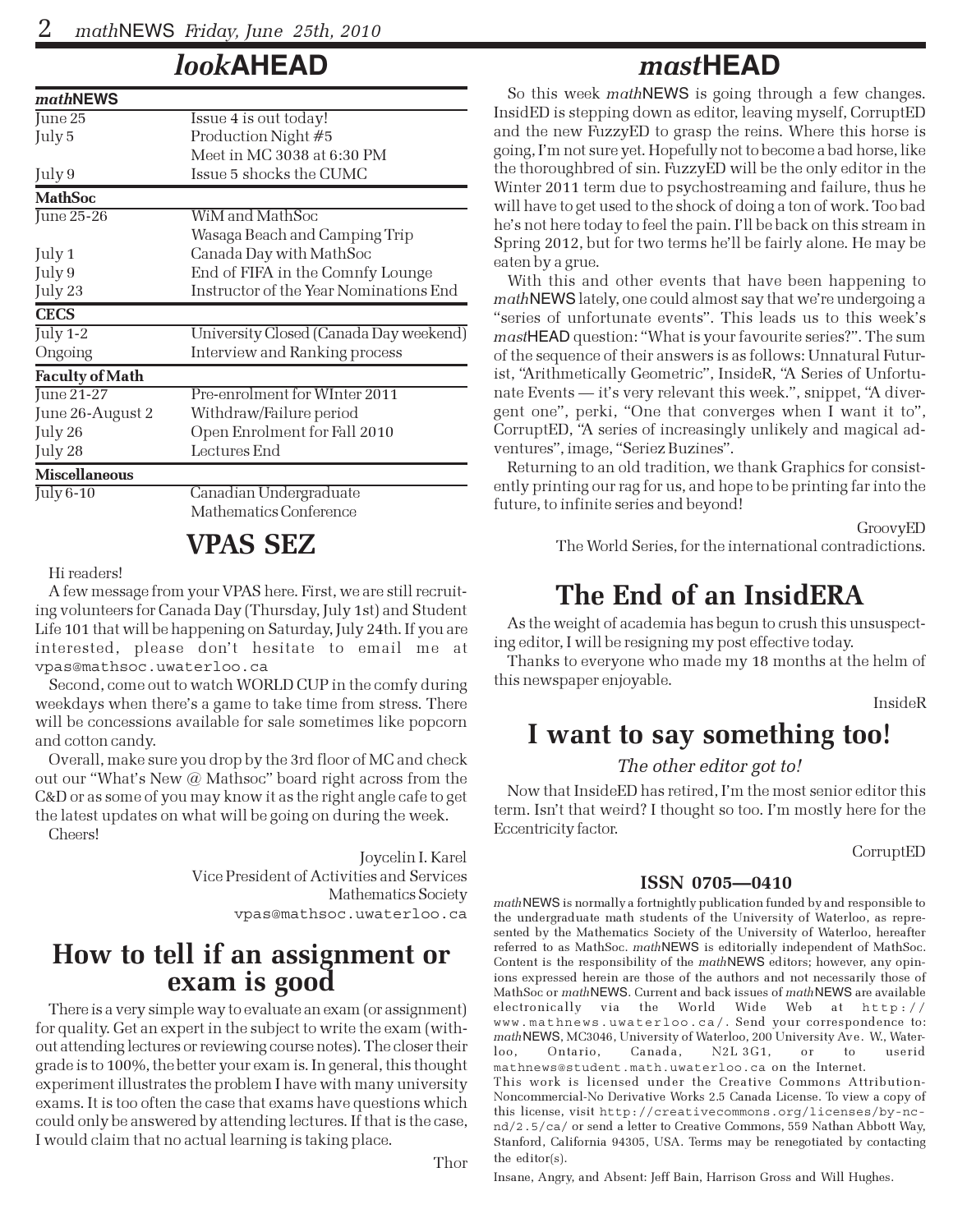# A terse description of libel

Or, defending the right to call you an idiot

A fortnight ago mathNEWS was accused of printing a libellous statement. I'll get back to that, but first I need to lay some groundwork.

The most important thing to know about libel is, ultimately, what *is* and *isn't* libel is left up to the courts.

The second most important thing to know about libel law in Canada is that the truth is not an absolute defence. In order for a statement to not be found as libellous, the author must reasonably believe it's true and have a reason for making the statement which is in the public interest. (You want "truth" to be an absolute defence? Move to America.)

With that out of the way, the issue at hand: last issue, mathNEWS insinuated that Imprint president E Aboyeji was an "idiot" based on questionable assertions he had made on his twitter feed. Aboyeji contacted his lawyers, demanded a retraction from mathNEWS, and got it. You can find a thorough account on his blog, eisforerror.blogspot.com.

Even though I don't necessarily agree with the statement, I feel compelled to defend mathNEWS's right to call Aboyeji an idiot, just as I defended Aboyeji's right to call the UW administration a "big bad bureaucracy" [Aboyeji, 2009c], allege that they think we undergrads are nothing but ants [Aboyeji, 2009a], or that they don't give "a shit" about undergrads [Aboyeji, 2009b]. (And in case you think there's a difference, yes, defamation can apply to a group of people [Williams, p. 20].)

I will note that the strength of the word "idiot" is sufficient to win a defamation suit [Brown, p. 72]. However, there are other factors to consider.

Wording isn't interpreted according to literal definitions, but how a reasonable person would read the statement, in context [Williams, p. 117]. For example, if I called George Bush a "wanker", I would not have to prove that he regularly masturbates furiously. In Aboyeji's case, the judgement of libel would not depend solely on the word "idiot" but also the context it was presented.

One generally cannot win a lawsuit over a statement intended to be humourous in nature, so long as a reasonable person wouldn't take it seriously [Brown, p. 191]. Since the word "idiot" was used as a humourous twist on Aboyeji's column title, E is for Error, there is a case to be made for this defence.

Also, one must not lose sight of the fact that mathNEWS's comment about Aboyeji was prompted by posts he made to Twitter, asserting that The Chevron is an illegal publication. Since he publicly wrote about a public campus matter, one could make a "fair comment" defence. In London Artists Ltd. v. Littler, it was stated:

"A man may comment honestly on the conduct of others, with resulting hardship to them, but in all cases the victims must have put themselves in a position where they expressly or impliedly invited public attention, or else comment on them was one of the accepted risks of their activities." [Williams, p. 116].

Since Aboyeji posted his comments on Twitter, this almost certainly applies. However, I will note that the defence of "fair comment" does not apply to personal abuse or comments intended to be malicious [Williams, p. 114]. However, it is up to the plaintiff to prove malice [Brown, p. 704].

To make contentious statements and actually stand by them in a court of law, one must have the willingness and resources to fight. *math* NEWS opted not to fight, so we'll never truly know whether the statement was actually libel (remember, only a court can definitively declare something to be libel, in this case a lawyer merely claimed it was so.)

I think this whole situation unfortunate. Now those who would criticize Aboyeji have to worry about facing the wrath of his legal team, since he has demonstrated he will (hastily) play that card. I'm afraid that will have a chilling effect on free speech on this campus. When there is no free press, it hurts everyone.

Standard disclaimer: I am not a lawyer, and this is not legal advice.

Michael L. Davenport

Michael L. Davenport

#### References

E Aboyeji. On UW leadership and the price of tea in China part 1, May 15 2009a.

E Aboyeji. False hope, November 6 2009b.

E Aboyeji. What we really really want, December 4 2009c.

Raymond E. Brown. The Law of Defamation in Canada, volume 1. Carswell Co. Ltd., 1987.

Jeremy S. Williams. The Law of Defamation. Canadian Legal Text Series. Butterworth & Co. Ltd.,1976.

### A Note About Unix Passwords

In the June 11 mathNEWS, an article by InsideR reported on apparent problems with password management in the math undergraduate environment. Thanks for bringing this to MFCF's attention. First, our apologies for inadequate publicity about the change in password management. Please check the undergrad web site for further details http:// www.student.math.uwaterloo.ca/.

We have not changed your Unix password to match your Quest/ WatIAM password. What we have done is enable the Unix machines to check with WatIAM, rather than rejecting your login attempt, if the password you type does not match your Unix account's password. If WatIAM confirms that you've typed your WatIAM password, the Unix system lets you in. This also automatically resets your Unix password to be the same as your WatIAM password.

If you never type your WatIAM password at the Unix login prompt, you can continue to keep the Unix password different from the Quest/WatIAM password. Also, if you change your Unix password, it will not propagate up to WatIAM, so you can reestablish distinct passwords even after having used your WatIAM password.

If it doesn't seem to be working this way for you, please notify us at the Help Centre, including the time at which it misbehaved, so we can examine the debugging logs that we've enabled for this purpose.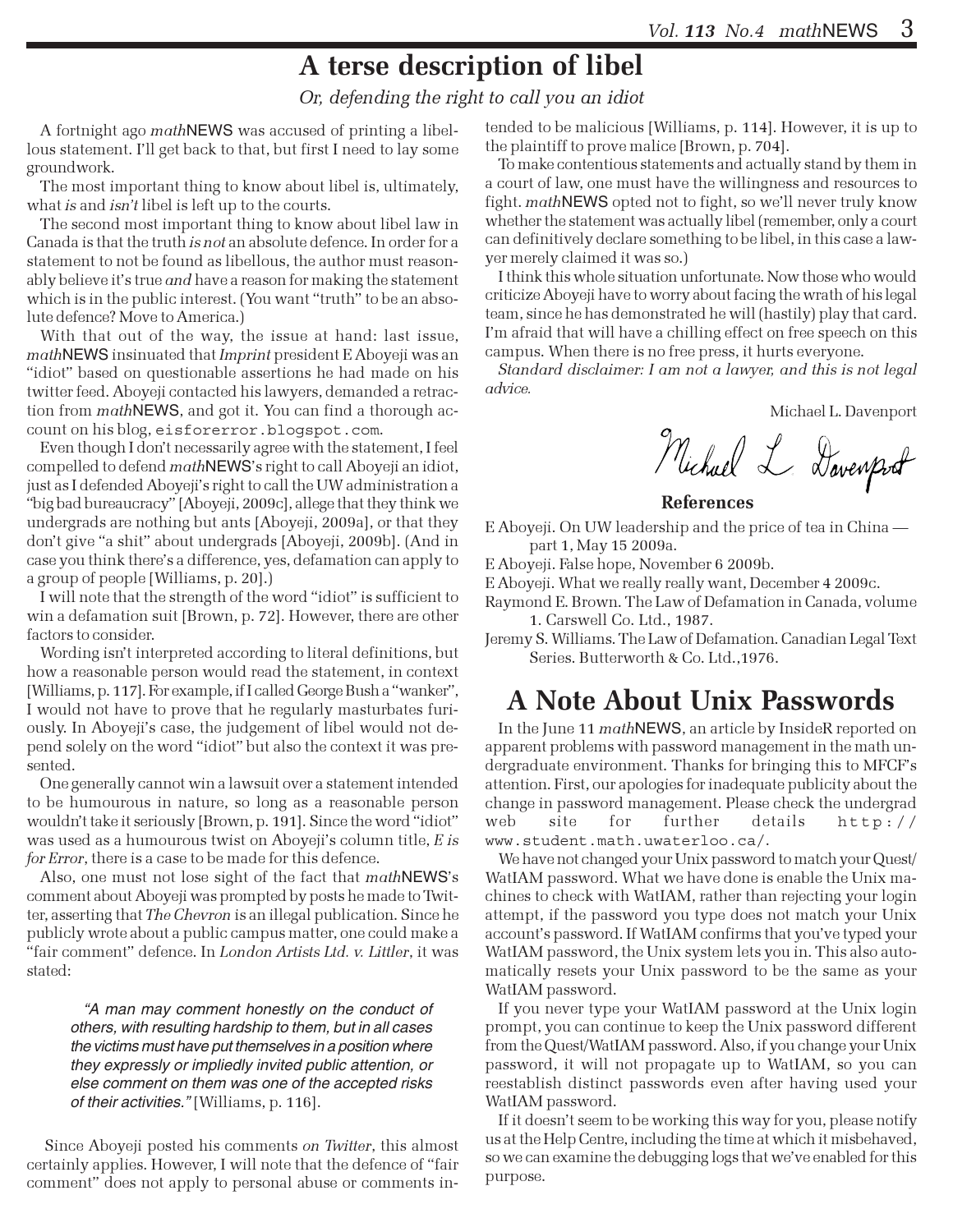### Thor's CS Problem of the Fortnight

### Geolocating the IP of Computer Science

Last Fortnight's Question: A problem I often run into is optimizing my allocation of files across my many, many hard drives. I've got thousands and thousands of files, and at least a dozen hard drives, all of different sizes. Since I'm cheap and/or poor, I don't want to buy any more hard drives than necessary. How can I allocate files across my hard drives in such a way that I minimize my storage requirements? Splitting files into chunks is not an option!

Its Answer: This is the Bin Packing problem. Given a set of items with different sizes, and a set of bins (hard drives) to put them in, how can you minimize the required number of bins? It's one of the old-time classic NP complete problems, so I hope you're not in the mood for exactness. As usual, we'll tackle an NP-complete problem from the perspective of heuristics and "good enough" solutions. The standard approach for doing this is to sort your files in order of size and then insert them. Insert them one by one into the first hard drive that will git them, and start on another hard drive when you can't fit it. This approach is easy to implement and can be gotten down to O(n lg n) with a binary tree to keep track of the space on each hard drive. This is called the first-fit algorithm. When this isn't good enough, there are approximation algorithms that can solve bin packing to within any fixed percentage of the optimal solution. This is what's called a polynomial time approximation scheme.

This Fortnight's Question: Suppose you are implementing a mapping service. Users are going to query systems with latitudes and longitudes, and you need to return which country contains the provided latitude and longitude. How would you implement this service?

Thor

### My Anger Towards Telemarketers

### Honestly, where do they learn manners?

This has happened several times and I'm very much not happy about it. Don't telemarketers know manners? Not to call people for service in the weekends or at night when people are having dinner. Yes, I will credit this article to the person who said "I smell a *math*NEWS article coming along" and here are a few suggestions (that I got from friends' comments) on how to deal with telemarketers. (The common one being saying "Sorry, I'm not interested" and then hang up; or just hang up directly.)

- 1. Use your best immigrant accent, tell the person "No English. Me No English" or something like that.
- Pull out your best baby voice, tell the person your parents aren't home and that you're under 18.
- 3. Try to sell them your hamster and don't take no for an answer.
- 4. Tell them you'll sue them.
- 5. Call 911 and tell them that someone is selling you porn over the phone. (If only you can start yelling RAPE!!)
- 6. I don't register my phone under my real name, so I'll always say "Sorry you got the wrong number" but if they just keep

selling you stuff, I just keep quiet and then hang up.

- 7. Make your best Joker impersonation voice and say "I know where you live, and I know what you did last summer."
- 8. If you know where his/her accent is from, start talking with their accent and say "No sir/maam" until they are tired of talking to you.
- 9. Start singing Lady Gaga's Telephone song, and when you end the first verse, you can hang up.
- 10. Make a creepy stalker voice and start selling things to them.

Okay, that's all that I can think of and what my friends told me to do. I hope it helps you deal with telemarketers.

Your pretty-mad-and-not-wanting-to-deal-with-telemarketers, Sexy Whore

### Panda's Pokémon Pilgrimage

#### Gym Leaders Part 2!

[Last time we saw, PokéTrainer Panda had just defeated Morty's sequence. Now, he's on to battling Chuck! — CorruptED]

The real surprise of the day came when I moved to Chuck's fighting gym. That should be a cakewalk for Zapdos and Scyther, as Flying had an advantage over both, but the first Pokémon his minion sent out was... Rhyhorn. Bah! I swapped to Tauros quickly in hopes of Surfing it to death, but Rhyhorn's specialty was... Horn Drill. With a 30% acc against my Lv 100's and even higher against Tauros. One surf in and it got KO'd. Scyther was up next, and managed to get one hit in before succumbing to the drill. That left me with only Zapdos vs Rhyhorn who was getting low on health. I Drill peck, and it didn't KO! Rhyhorn Horn drills! It missed! Reprieve! I drill again to end it, and out came Seaking. Easy, right? My first attempt at Thunder... misses. I cursed, but Seaking follows up with a Horn Drill and also misses! My second thunder connects and it goes down. Finally, it was Zapdos vs Hitmonlee! Worrying about potential Counter, I thunder it, and finished with a drill peck. That was a wild one!

If you thought that was painful, the next battle was Chuck, and he led off with a Sandslash to my Scyther. No biggie, Sandslash probably doesn't know Rock Slide, so I thought. I swords dance just to eat a Rollout in the face. I quickly use a HP Bug to bring the health down, but Scyther then died to Rollout's 2nd hit (The power doubles each turn). It came down to Lv 60 Slowbro or Lv 100 Zapdos. Since Zapdos wasn't likely to do much, I send out Slowbro, and used Surf. Sandslash used Rollout... and it didn't actually KO Slowbro! I thought I had won the battle, until Slowbro's Surf left Sandslash with 20HP remaining. Down went Bro. Zapdos was my last hope, but a drill peck finished Sandslash, and luckily, Chuck went to Machoke. I thunder to test for Counter, and it criticals! It's a one hit KO! Chuck goes to his last one... Poliwrath! A thunder ends that battle, and boy, was it close.

Since the next gym was Jasmine and the Steel types, I figured I should stop there as neither Zapdos nor Scyther can take on a Steel type at all. Alas! That's all for now, see you next week!

PokéTrainer Panda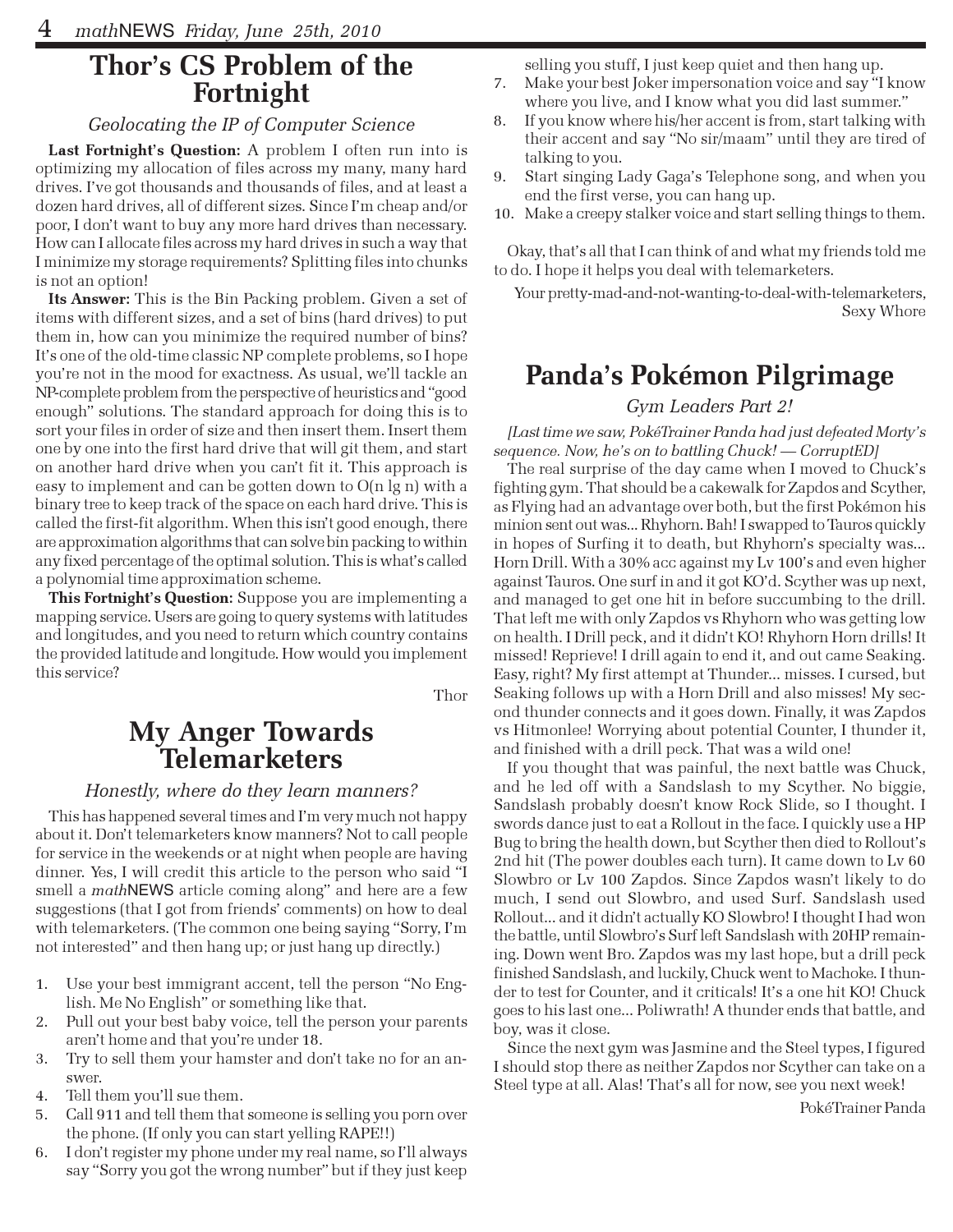## A Mathie's Night Out

### Adventures in confusion

It was last Saturday night. The cool Waterloo breeze finished off a night of barbequing for the family. I then received a message from friends to leave home for a night of drinking and debauchery. I pulled on my shirt, and headed out towards the GRT on King Street.

I was sitting on the bus when I received a phone call. A good friend wanted to know what I should start with. I named a beer, and when I arrived it was sitting there for me at the table. Three hours later, it was myself, that same friend, and a person of the female persuasion.

She needed a way home, but my good friend only had his motorcycle; without an extra helmet he refused to take the risk. So then instead of getting a taxi she stated that she would walk home. I was all right with this, my friend was as well. She then was angry that we would let her walk home alone. This is when my confusion was maximized. I ended up going with her to her dismay instead of the friend giving her a ride.

We made our way down Bridgeport from King, after walking past drunk people like ourselves. She began to explain to me what I needed to do to "get" women and started picking flowers to show me how it's done. After various things of this nature (including arm linking) we ended up at Lincoln and Weber.

Believing that I have no fun in my daily life, she got me to go up to the top of a hill and we rolled down it multiple times. I was surprised I didn't throw up after this. Insisting that I admit I had fun, she decided we were going on an adventure. Going behind some day care centre, she began climbing a fence. I noticed there was a gate and simply walked in, chuckling to myself as she tumbled over the top. Passing through three more fences and tripping a security light, we ended up fairly trapped in between fences and trees.

With my last wits about me, I took her hand and we made our way through the maze until I found a suitable spot to jump over a fence. This fence managed to launch me rolling into a personal vegetable garden when I jumped on top, making me tumble into the dirt. I helped her over when she expressed not wishing to meet the same fate.

We escaped back out into the residential area off of Bridgeport, and made our way to Lincoln and Margaret. Here we parted ways, myself and the Math girl from the University of Toronto who wished to help a fellow Mathie. I didn't let her know explicitly, but I admit, I had fun. The flower in her hair was a nice touch as she strolled away in the moonlight.

Dating Command's in Demand

Guess what? I'm still date-less! Aren't you surprised? Well anyway, I'm going to answer some dating questions today. The BLACK BOX is so full of dating questions it nearly fell off the wall this week! Keep the questions coming up people.

Oh, and a shout out to the girl who shot me down this Friday at McGuiness after the England match. I don't blame you, England's loss would've made anyone irritable. I'll see you next Friday.

#### Hi Date-less,

 My boyfriend's been ignoring me ever since the World Cup matches started. We never hang out anymore, and I just don't know what to do, I'm losing my man! Please help, I'm desperate.

Advice: Ok, I've got about 15 of these exact same questions from different girls this week (and 2 from guys). So here's the good news: once the World Cup ends during mid-July, your boyfriend will be back to ignoring you for regular everyday reasons. But seriously, how about you try to watch a game with him? A lot of the Brazilian players are quite hot (not to mention Ronaldo). That way, you can both ignore each other while staring at a screen. And if all else fails, blow a vuvuzela in his face. He won't be able to ignore that.

#### Hey!

I'm a big fan of your column, because it doesn't make fun of Imprint. Here's my question: my friend told me I have to buy this girl I'm dating a gift because it's been 3 weeks. That seems ridiculous to me. Do I really have to buy a gift?

Advice: Yep, the 3-week anniversary is seemingly arbitrary, but for many girls it's quite important. The key is buying a gift that's not too expensive (because then you come out desperate), but not too small (then you're cheap), and not too cliche (flowers? Come on!) or too special (because then she'll expect special, thoughtful gifts every year). As you can see, there's no right way to go here. You really want to be on the safe side? Break up with her the day before the 3-week anniversary.

### Quick question-

How do I know if a guy I like is available?

Advice: 3 ways. A: ask him. B: watch him. If there's a miserable, helpless and hopeless look on his face, he's either taken or he's me. C: tail him for a couple of days. If during that time he kisses someone else, most likely he's unavailable. My favourite way is C.

The Date-Less Dating Advice Guy

## Yousful Definitions

Ice Nine

For all your Definition-y needs!

Canonical: A type of mathematical structure used as artillery for hundreds of years. The first recorded use was during the 1260 Battle of Ain Jalut between the Mamluks and the Mongols, when the Mamluks routed their foes by properly putting matrices into their Jordan Cannonical Form.

Isomorphic: Able to transform into the Indianapolis Symphony Orchestra. For example, if T is the torus in the complex field and  ${\mathrm Z}$  the set of integers, then  ${\mathrm L}_2({\mathrm T})$  and  ${\mathrm l}^2({\mathrm Z})$  can be viewed as the french horn and viola sections, respectively.

Vector Space: A set of things which spread disease when at an altitude of 100 kilometers.

Well-Ordered: When applied to a set, having a preference for steak which is cooked through. For example, the natural numbers under the standard < relation always order meat cooked through and nearly charred, whereas the integers under the same relation tend to prefer medium-rare.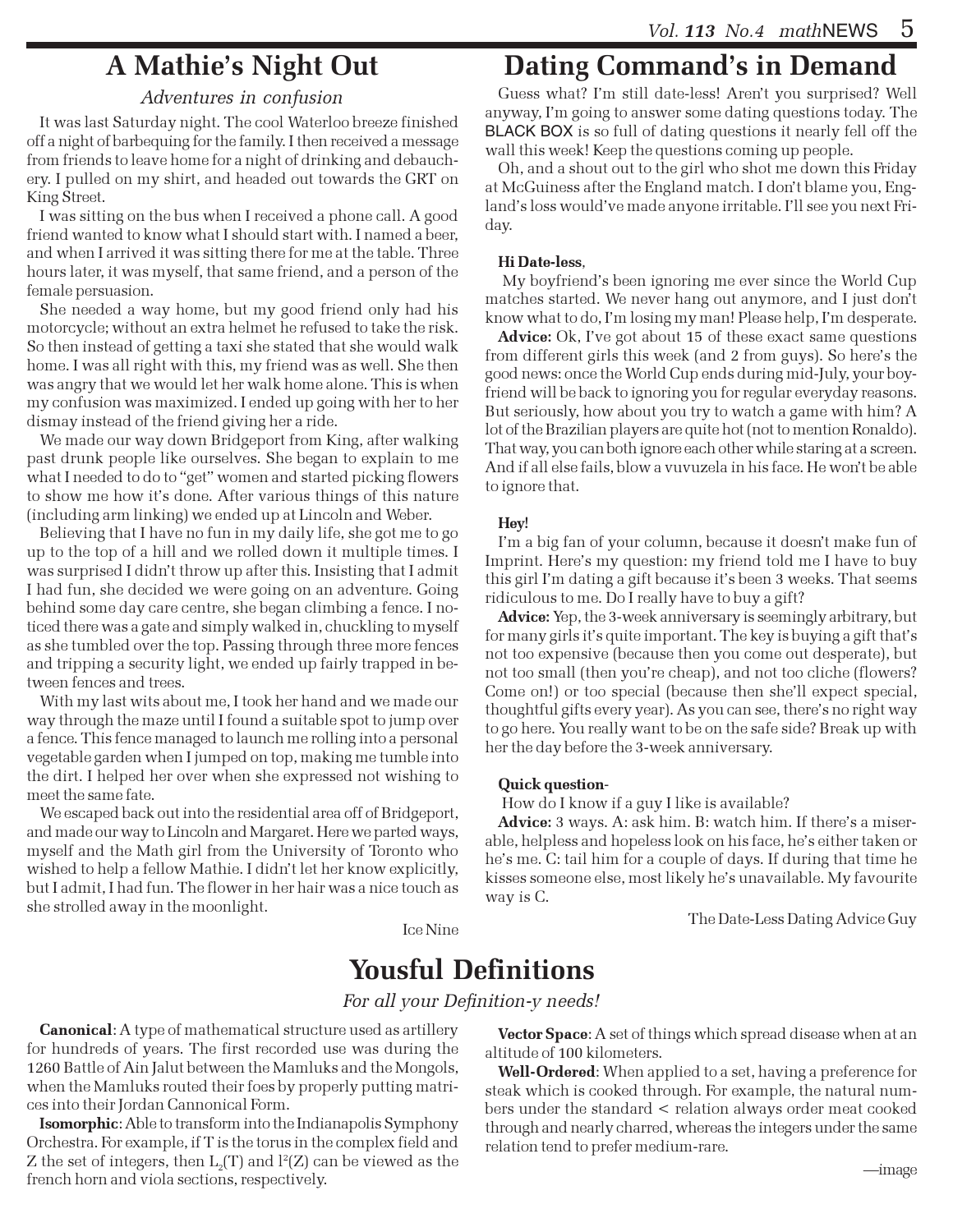### The MUDPit

The Revival

```
UW-MUD v 0.1 alpha
 Enter, Math Student, and choose your destiny.
 You find yourself sitting in an Econ 101 class-
room in the deep dark caverns of the RCH. You
see your professor here.
 The professor casts Marginal Substitution Ques-
tion
  > Cast Derivatives
 73 Arts Students have their heads explode.
 The Professor becomes enraged, and casts Boom-
ing Voice
  > Escape
 There is no escape! You are blasted out of the
building with great force. You are now flying
through the air.
  > inventory
 You have cat5 cable and a can of silly string
  > Look
 You see a power line and the Physics building
  > use cat5 power line
 Damage: 15 (Electricity)
 You land on the ground your clothes are on fire
  > Removes clothes
 You are now naked
  > use silly string naked body
 Oh Baby! You have gained Silly String Speedo
  > Go MC
 The Campus Police intercept you. LOOK OF DISAP-
PROVAL. You are taken away for a long time.
  > Exit
```
 You awake in a jail cell to find out that if you go to jail in the game you go in REAL LIFE.

Server

## Non-Planar Graphs

It is common in graph theory to consider embedding graphs in the plane. It is easily noted that not all graphs, however, can be embedded without crossing edges. For example, the complete graph on five vertices cannot be embedded in the plane. A simple argument: Each triangle in  $K<sub>z</sub>$  is non-separating, and hence bounds a face. However,  $\mathrm{K}_\mathrm{s}$  contains three triangles which share a common edge; since an edge can only be adjacent to two faces, we reach a contradiction.

This motivates the following definition. We say a graph has the BZZZZZZZZZZZZZZZZZZZZZZZZZZZZZZZZZZZZ property if it can be embedded on a vuvuzela. Again, considering  $K<sub>z</sub>$ . We see that it does in fact have the BZZZZZZZZZZZZZZZZZZZZZZZZZZZZZZZZZZZZ property, as it can be embedded by passing one edge through the mouth of the vuvuzela and back out through the end, and embedding the rest of the graph as one would in the plane.

Future work will consider the graphs with the Oom-Pah property (those that can be embedded on a tuba) and determining which 2-manifolds are isomorphic to a vuvuzela, and generalising such surfaces to higher dimensions.

## World Cup Soccer!

### Where grown men learn how to fall repeatedly so they can gain sympathy!

In case you've been sleeping under a rock recently, you might not have noticed that the World Cup is underway over in South Africa. The World Cup, of course, is that major sporting event that happens once every four years somewhere in the world. Oh, no, that's the Olympics, my bad. As I was saying, this sporting event every 4 years is a very very big deal, especially in countries where alcohol is more widely available.

So what have these World Cup games taught us so far? Well, for one, **France** has yet to shake off the loser label they've had since forever, after a listless tie against Uruguay and losing 2-0 to the powerhouse nation of Mexico. Following these painful results, the French players rebelled during practice, leading to the resignation of at least one member of the coaching staff. At least we know they can win civil wars, eh?

Unfortunately, things aren't any rosier on the English side of town, as **England** struggled through two ties, first 1-1 with USA on an awful goal given up by the goalie, and a 0-0 result against Algeria. I'm sure they're decent soccer nations, but one goal in two games against non-contenders are just unacceptable to these people.

While we're discussing the soccer powers of the world, **Brazil** is looking top notch after rattling off two straight wins. Really, though, is anyone surprised? Argentina and the Dutch also has two straight wins. On the side of disappointments, **Italy** was held to back-to-back draws against Paraguay andNew Zealand, of all teams. Germany, after showing up impressively in the first game against the Socceroos of **Australia**, decided to take a night off, losing to underdog Serbia. When it comes to other underdogs, South Korea hasn't looked as good as they did in 2002, when they upset many better teams by cheating pure determination and effort. As well, their brothers of the North have looked quite responsible defensively, playing a 5-1-3-1 formation where they collapse in front of their goalkeeper with a ball trap like the New Jersey Devils of old. That almost worked, until they ran into a real team in **Portugal** who dove at every opportunity and got all the whistles.

The host nation, **South Africa**, gets full marks for coming out with energy. At least, their fans do with their rambunctious cheering and playing of the vuvuzela, a loud horn native to the continent. In fact, the vuvuzela is so loud and annoying that even the New York Yankees banned it from their stadium. To be honest, I find them incredibly helpful to the atmosphere of any game. A game where loud noise is discouraged is a game where the bad guys have won!

If you want to see some exciting action, tear-jerking drama and just flat out fantastic acting performances by the world's most sissiest men, catch the rest of the World Cup! As a side note, MathSoc is streaming every weekday match for you, right in the comfy, for FREE! That's right, come support your favourite teams through the elimination rounds with us! And since I promised, this article is dedicated to Jennifer, a passer-by who suggested the topic to me.

Until next time, Go China Go!

Wild Soccerfan Panda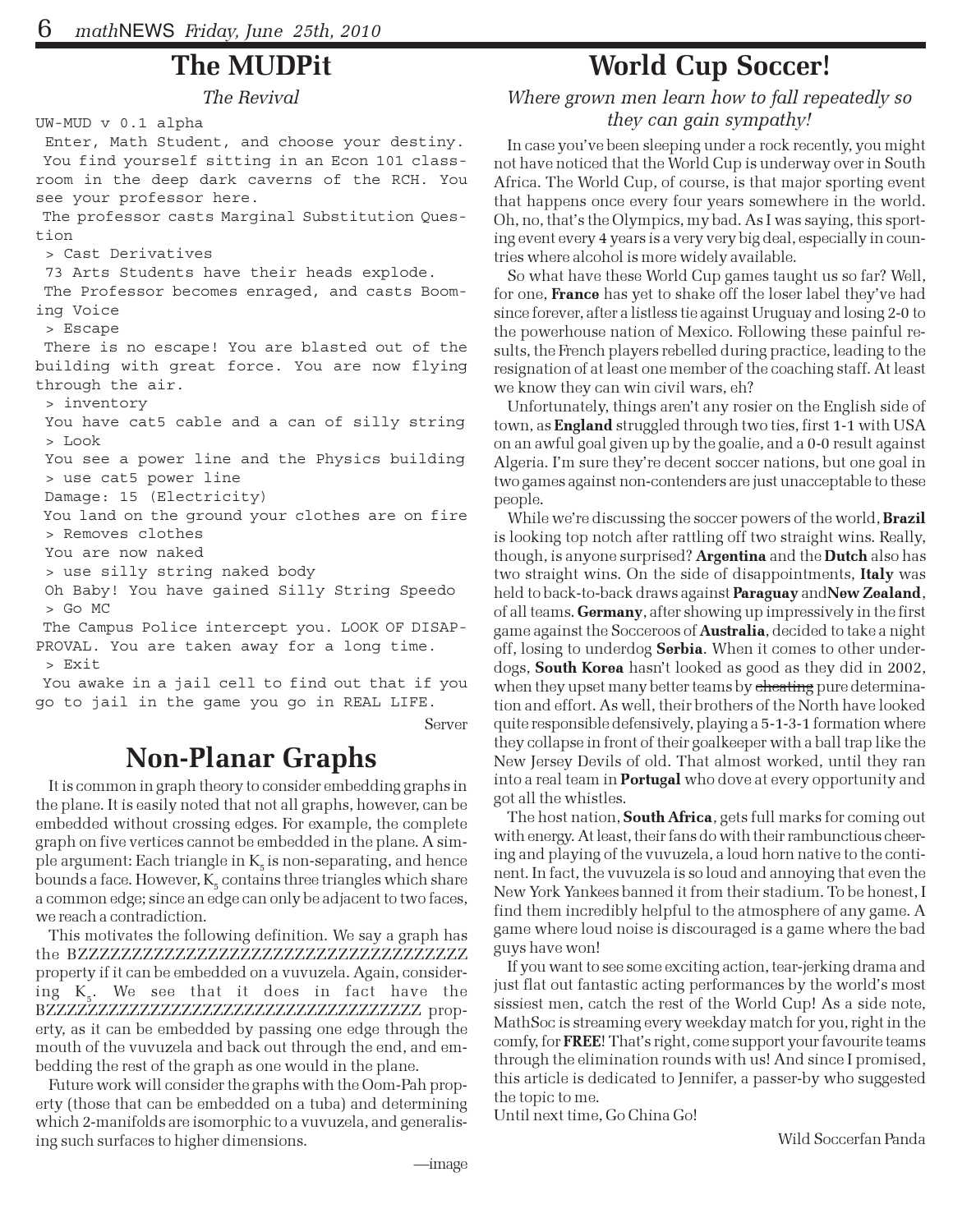## Bombardment

This is what happens when you make a zombie mad

So, I decided to take over mathNEWS. Well, kinda.

I realized taking over mathNEWS would require me actually showing up to a production night, so instead, I'm sending in as many articles as I can before the deadline.

Why?

Because I can.

Because midterm season is in, and the other writers deserve a break.

Because midterm season is in, and I don't feel like studying. Because I'm crazy.

Because writing for mathNEWS is fun.

Because I can.

My goal? Breaking the record for 'most articles-per-issue submitted by 1 writer without showing up for the respective production night'. If such a record even exists. It better exist!

Now start reading! Your zombie commands you!

Zombie Orange Crush

# Rejected Jokes 2

### Insert funny subheading here

I'm decided I'm not going to explain myself anymore.

- So this one time I'm in Toronto, and I'm new to Canada so I've got no idea what's what, right? So I need to get on the subway, and I go into a place that says Subway. I ask the guy, can I get a pass? And he says, 'Dude, this is a sandwich restaurant'. Needless to say, I was confused. Eventually this girl explained to me that they call these places Subway Restaurants for some reason. I decided that when I get the funds for it, I'm opening a chain of Bus Terminal Restaurants in convenient downtown locations. It's a great way to attract lots of confused customers looking for the next bus to Oklahoma.
- What's the deal with airplane peanuts? Did they stop serving them on planes because of allergies? Can you imagine if some terrorist got on a plane and said, 'Ok, everyone relax, I know the pilot has a nut allergy! Now, take the plane to Yemen or I open up this O-Henry bar!'
- And now for something completely plagiarized.
- Come on, you're such an uncooperative audience I'm going to be forced to steal jokes! Man, you're making me mad... if you don't start laughing I'll make you kick the bucket, you'll have gone to meet your maker, cease to be, expired, you'll be an ex-audience!

Orange Crush

## Christ, what an asshole.

This article is not about any individual mentioned in the articles around this article. Seriously, Orange Crush is a cool guy.

### Important Orange Crush Announcement

Last issue, you may have noticed I wrote a UW Reader's Guide article that made fun of Imprint. Even though Tbor didn't say anything bad about it, I just wanted to say I'm really really very sorry about it and I didn't mean anything I wrote. Imprint is great and I suck and please don't hate me.

Thank you for your attention.

Apologetic Orange Crush

# Zombie Orange Crush Part 4

### Long titles suck, don't they?

Hello to all readers who actually try to read the stuff I write. I'm sure most of you just skip it and only read the Horrorscopes and profQUOTES. Anyway, I'm back, still with the shorter format so your brain won't die as you're reading this. We're halfway through the story of Zombie Orange Crush.

Why do I even bother introducing every segment? Just start reading.

So, last time, we found out that everything that's happened so far (which, incidentally, isn't much) was the work of evil engineers who turned Orange Crush into a zombie to infect everybody in the Math Faculty, so that the engineers can finally become the best faculty at UW.

But the engineers made a big miscalculation (because engineers can't calculate anything): they forgot about the Math Faculty's resident cyborg-vampire, Dracubot!

For those of you unfamiliar with Dracubot, here are a few vital details. Dracubot was commissioned as a final project for CS grad students back before Scheme was introduced and messed everything up. After the program was done, it was installed by a real mathie vampire named Arthur, at which point things became a little hazy, and then Dracubot arose. Dracubot lives in the middle of a great maze on the 7th floor of the MC, and it's said that those who go on journeys to see him never return, because they got so lost with no food they just starved to death (remember, the complexity of MC floors increases exponentially). At nighttime, on days when assignments aren't due, Dracubot roams the lower floors of the MC, reminiscing about the times he used to be a regular vampire student. Then he remembers those times sucked.

Anyway, Dracubot was strolling/gliding/floating/whatever, down the corridor in the MC, when he heard an odd voice that did not compute. So Dracubot went to investigate. And there he was... rising from the floor in a very suspenseful horror-moviestyle scene... Zombie Orange Crush!

"I don't want to fight you", Dracubot said.

"Oh, ok", Zombie Orange Crush. "So can I just turn you into a zombie without you resisting?"

Dracubot thought about it for a bit (get it? bit?). "You know what, maybe we should just fight".

Yeah. Tune in next time for the big fight. I don't know why I'm writing this.

Bye.

Zombie Orange Crush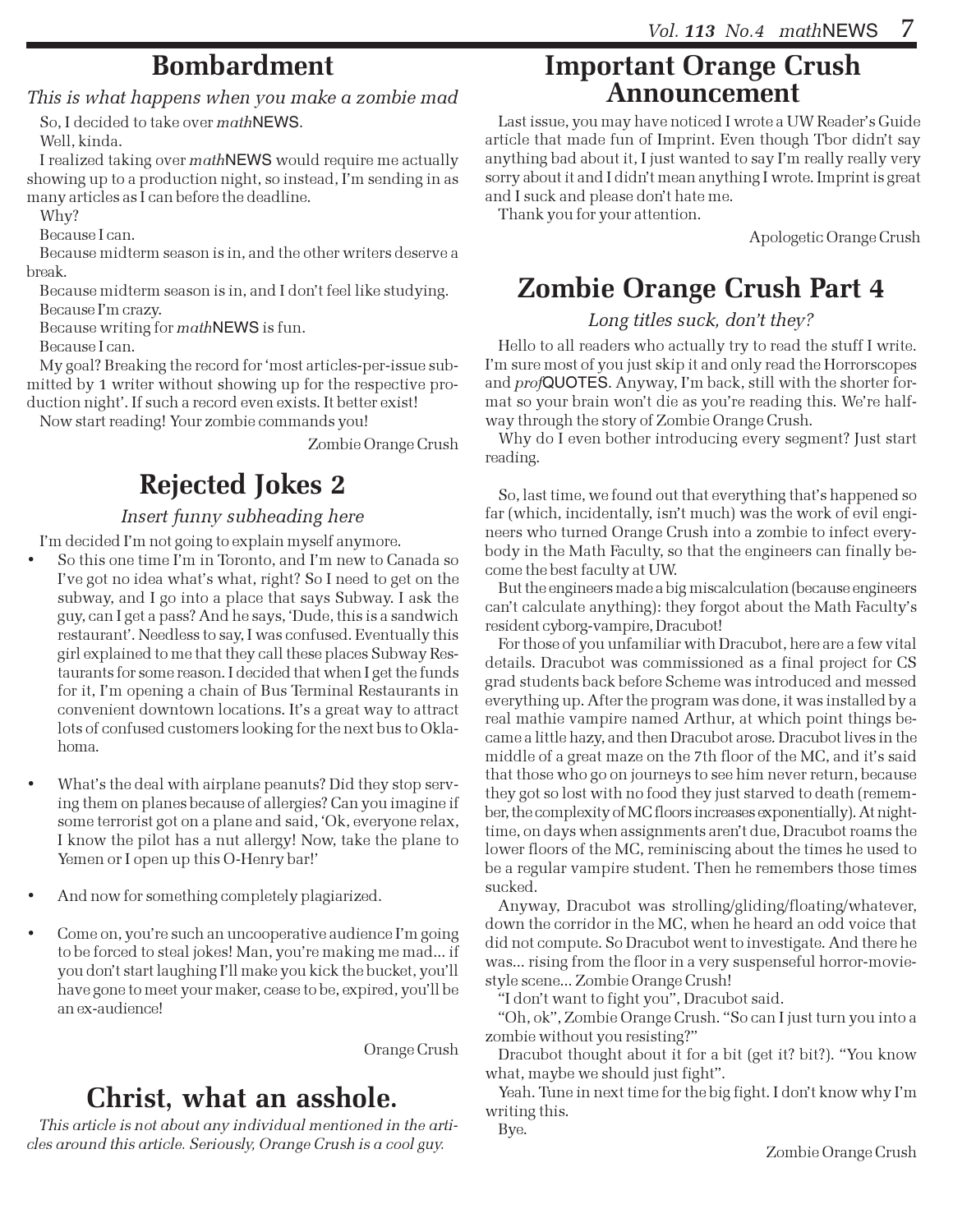# math**NEWS** Poetry Corner!

Yes, we have enough stuff to call this a poetry corner.

Apparently people keep sending us things that are either songs or poems. So, if they keep doing this we might as well make a corner for them! Even an editor wrote one! We hope you enjoy our oh so entertaining stylings, or we'll be sad.

# The Siren Call

I saunter through MC, what's this I think I see? I catch a glance of tight-ish pants, and flashy jewel'ry

And so I sent, a subtle stare and spied a decent derri?re, but then I saw, in shock and awe, a dude who had long hair.

A glistening vision Of green and glass May seem efficient When it comes to pass But as per usual It's not what it may seem The truth of the matter Lives in the tunnels of steam..

#### ENV 1 & 2

 As you may know Have intimate connections In the ground below These ducts of heat And power electric Are the home of something Far more eclectic...

Here's where the record Get's kinda sketchy But it seems that Plant Ops Has an associated secret And the Green men Aren't that color by choice

Up until now The Hive had that home With the steam tunnel Tower But since that day The 5th of November It's home had been damaged And it did remember

If you have a funny song, or interesting anything you want to share with mathies/ force us to read your poetry/songs, feel free to send them to mathnews@student.math.uwaterloo.ca

# The Lazy Editor

There once was an editor who was lazy Who quite suddenly was driven crazy when his editor in chief disappeared and he had to do what he feared do work about which memories were hazy

So he set about doing his work which normally he was able to shirk he did proofing and layout for exactly no payout And he'll have to do it again in two weeks - urk

the robgoblin

**CorruptED** 

## Unnatural Future

Environment 3

It's proper desire Was a new house And as you can see It is coming about But it's new abode Is too small by far

A few turns of the clock Will reveal the time When environment students Gave up their minds For the supreme host Of the university's systems

They briefly took over All the green space Like Grain eating Zombies At a medium pace Unfortunately for them This didn't last long As will be told through fire And song The Left4Deadites Quite prepared Fended off the horde

That that shell of a building Will stand Till time immemorial To remind all newcomers To check out the plumbers.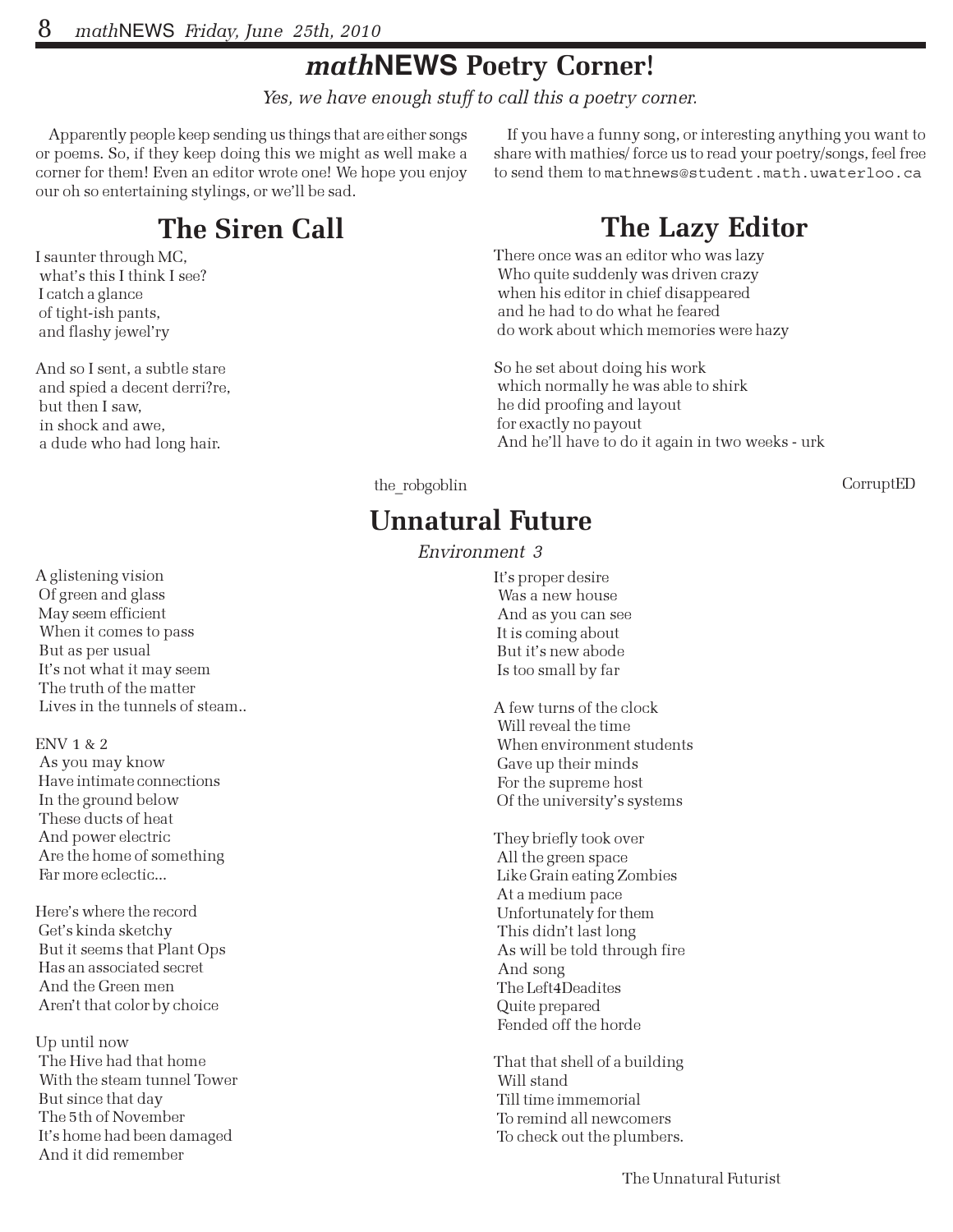# My not-so-favourite things

### to the tune of Sound of Music's My Favourite Things

Landlords who don't clean or tidy for move-ins Leftover food in the fridge from God knows when Move any object, see dust in a ring These few are my not-so-favourite things

Freezing cold basements and dank humid bathrooms Kitchens without lights and sweaters when it's June Washing machines without a means of drying These few are my not-so-favourite things

Dogs who like jumping and running on tile Roommates who argue that mold isn't vile Wireless internet, Ha! What a zing! These few are my not-so-favourite things

When the noise stops When the peace comes When I'm fast asleep I too soon remember that it's just a dream And that I must now wake up

> Clearly on coop, prime8

# prof**QUOTES**

A graph is a bunch of things

Godsil, Math 239

Nothing says funny like an anvil in the head, I always say.

Wood, MUSIC 140

 He's not that good. People don't die because of 50 cent, he's just not good enough.

Godsil, MUSIC 140

 You buy Hummers, and you put them in the driveway, and everyone goes by and says "Look! A penis on wheels!"

Godsil, MUSIC 140

 When you've broken up you can't listen to the radio because every song is about you. And that's when you realize - Phil Collins really gets it.

Godsil, MUSIC 140

Sometimes I write real boneheaded questions.

### Wood, MUSIC 140

 Imagine how different the world would have been if [Elvis Presley's] twin had survived. For one, he would have been the most famous Elvis impersonator ever.

Wood, MUSIC 140

 I'm stinky and I'm sorry. It was Track and Field day at school. [...] I know it's not your problem, but if anyone comes close to me today... 'Oh he's a little ripe today.' I normally bathe though. Why did I just tell you that.

Wood, MUSIC 140

### Ways to make math**NEWS** shorter

### Because 16 pages is just too long

So, as we all know, mathNEWS grew from 12 pages in issue 2 to 16 in issue 3. Since you're mathies you should be able to realize this represents an increase of 33.3% of the original page count. So if mathNEWS was a financial investment, our editor would be Bernie Madoff.

Anyway, since there's always a trade-off between quantity and quality (ask my 7 girlfriends), here are several suggestions on how to cut back on mathNEWS's length, to ensure it remains at a pleasantly-readable state.

- Stop publishing anything that's actually true. Nobody reads that.
- Cut down on all those VP-Sez stuff. If they can't spell 'says' properly, they don't deserve to 'say' anything.
- Stop publishing articles that make fun of Imprint. 'Nuff said.
- One word- Censor. EVERYTHING.
- Move production night to Tuesday so that nobody knows when it is.
- Put all the *profQUOTES* in one place. It may not cut down on space, but it'll really help.
- Refuse to publish anything I write. I suck.
- When publishing songs or generally 'narrow' articles, consider using 3 columns per page.
- Shrink the font and widen the margins. Duh!
- Stop advertising production nights with catchy messages.
- Publish mathNEWS in 3-D and print it out triple-sided.
- Stop publishing who won the \$25 gift certificate every single issue. Just give them all to me.
- Use those freakishly-annoying super-sized paper sheets, like certain other university publications (and stupid midterms that don't fit in my binder when I get them back)
- Superimpose all comics onto a single piece of space. The level of funny will increase exponentially.
- Stop publishing any titles to any of the articles. Let the people guess.

• Don't publish this article. It's a total waste of space. I thank you.

Space-Wasting Orange Crush

## one more prof**QUOTE**

It means, a six pack will become a backpack and your booty will give into gravity.

Wood, MUSIC 140

## ultra**CLASSIFIEDS**

LOST: All of CorruptED's free time. If you've seen it, or have any way for him to regain it, please find him in the mathSOC office. He may be wearing a top hat.

Wanted: The Head of a Software Engineer. We don't trust them.

MISSED CONNECTION: You were in my Dreams. You did everyhing I wanted and possessed all of my requisite desires in a partner. I have not yet come to terms with the idea you're not real. Call me?